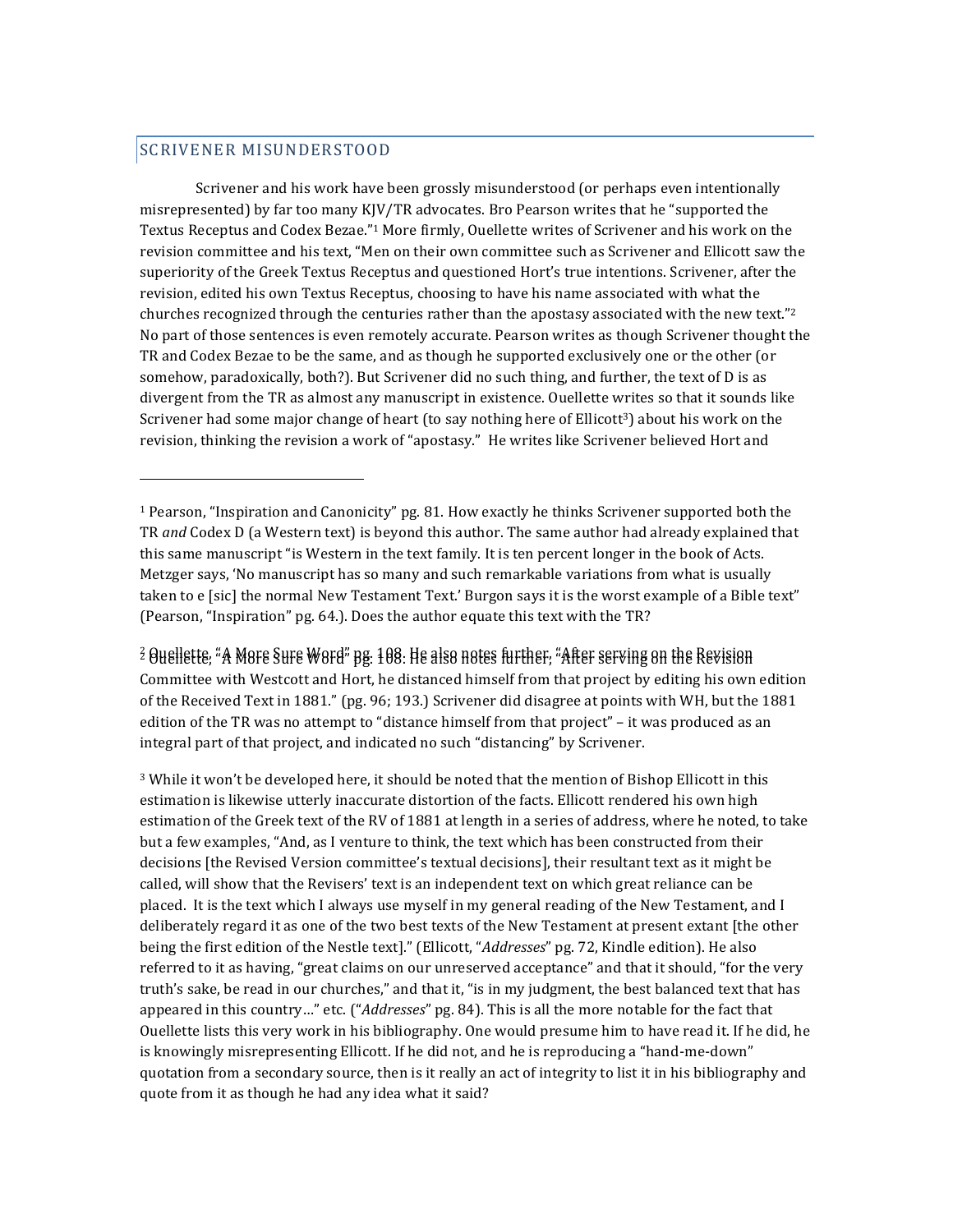Westcott to be evil men with dishonest intentions.<sup>4</sup> He writes like Scrivener was a defender of the TR he edited. He writes like Scrivener thought his edition of the TR was identical to the originals. He writes like Scrivener set forth his Greek text as a desire to return to the text that had always been used. He writes like the Greek text that was behind the RV was identical to the text of WH. But not one of these things is true. They are all gross distortions of the truth.

Why did he produce the 1881 edition of the TR, and what did he think of it? Note several statements from Scrivener's preface to the work, the original preface to the TR, by the man who actually compiled it in 1881. Surely no ones voice is more authoritative to answer such questions. "The special design of this volume is to place clearly before the reader the variations from the Greek text represented by the Authorized Version of the New Testament which had been embodied in the Revised Version."<sup>5</sup> Scrivener was on the revision committee. He goes on to explain that while originally, the RV committee planned to put all the differences between the Greek text of the KJV and their own in the margins, it was decided that this would exceed the size of the margin, and so they decided to comply with that requirement by simply printing a list of places they had diverged. However, such divergence could only be noted if one had a printed text from which to show the divergence, thus his present volume. He continues,

"The Cambridge Press has therefore judged it best to set the readings actually adopted by the Revisers at the foot of the page, and to keep the continuous text consistent throughout by making it so far as was possible uniformly representative of the Authorized Version. The publication of an edition formed on this plan appeared to be all the more desirable, inasmuch as the Authorized Version was not a translation of any one Greek text then in existence, and no Greek text intended to reproduce in any way the original of the Authorized Version has ever been printed. In considering what text had the best right to be regarded as 'the text presumed to underlie the authorized Version,' it was necessary to take into account the composite nature of the Authorized Version, as due to successive revisions of Tyndale's translation."<sup>6</sup>

And, 

<u> 1989 - Johann Stein, fransk politik (d. 1989)</u>

<sup>&</sup>lt;sup>4</sup> Contra Ouellette, on Ellicott's estimation of the integrity of Hort's intentions, see Ellicott himself, "*Addresses*" pg. 66-71. Amazingly, Ouellette, in a context of attacking the integrity of WH, repeatedly quotes Ellicott, as though Ellicott were attacking WH and their integrity (Ouellette, "*A More Sure Word*," pg. 93), which is what he asserts directly in the quote above - but Ellicott's context is that of *defending* Hort's integrity! Ellicott often felt the WH text in error (specifically, in the 200 + places where the revisers chose readings different from the WH text), and disagreed with some elements of their theory, but would never have questioned the integrity or scholarship of the doctors, noting of them, (for but one example), "To Doctors Westcott and Hort all faithful students of the New Testament owe a debt of lasting gratitude which it is impossible to overestimate." (Ellicott, "*Addresses*," pg. 73). Ouellette lists Ellicott's work in his bibliography, but one easily gains the suspicion that he never read it, and knows the citations only from some KJV-only source that has dishonestly misused them, an all-too-common phenomenon in such literature.

<sup>&</sup>lt;sup>5</sup> Scrivener, "The New Testament in Greek," pg. v.

<sup>&</sup>lt;sup>6</sup> Scrivener, pg. vii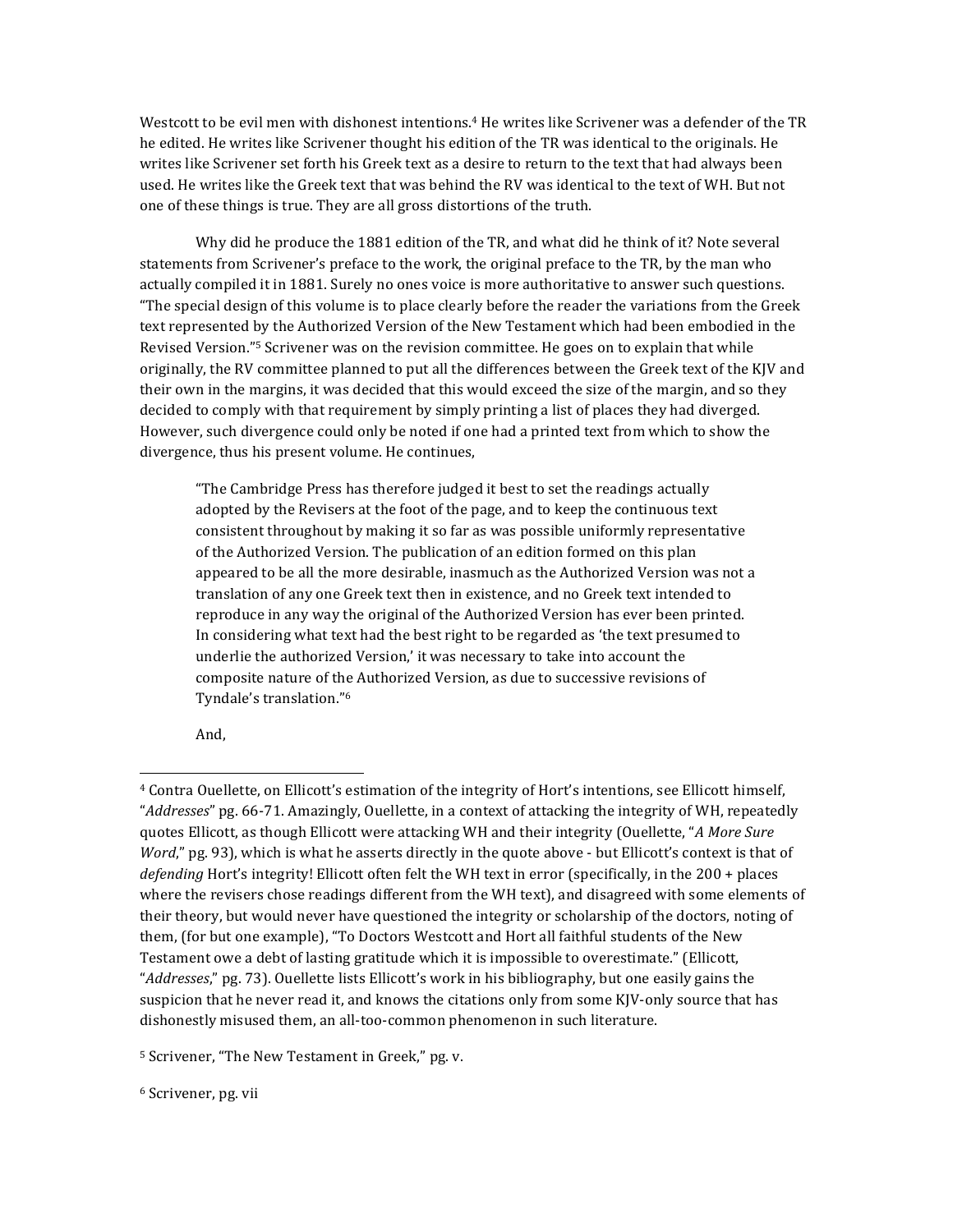"It was manifestly necessary to accept only Greek authority, though in some places the Authorized Version corresponds but loosely with any form of the Greek original, while it follows exactly the Latin Vulgate."7

Scrivener absolutely didn't believe he was magically reconstructing the Divine original text under supernatural guidance in this work, nor did he ever think this text an inerrant replica of the originals. He didn't think it was a better Greek text at all. He thought this text repeatedly in error. He thought much of modern textual criticism to be a great advancement from the KJV and its work. He did not produce his text to say, "This is what I think the NT text should read." Nothing of the sort. He produced it, as he explained above, $8$  to say, "This is what the KJV translators decided was the best (but fallible) reconstruction of the original NT they could come up with." His own views on the text of the NT are clearly set out in his two-volume introduction to textual criticism,<sup>9</sup> and he makes plain in that work a number of critical judgments that make it clear he believed the KJV translators and their text to have been at a great many points.

Scrivener stood midway between Burgon and Hort in terms of his text-critical method and views (and probably, of the two, closer to Burgon, though note in the appendix below how far even Burgon was from defending the TR). For example, while Burgon hated Vaticanus and rejected it entirely, and Hort adored it and gave it far too much weight, Scrivener writes in a more balanced way. "Without anticipating what must be discussed hereafter we may say at once, that, while we accord to Cod. B at least as much weight as to any single document in existence, we ought never to forget that it is but one out of many, several of them being nearly (and one [Sinaiticus] quite) as old, and in other respects not less worthy of confidence than itself."<sup>10</sup> Of Sinaiticus likewise, while he

<sup>&</sup>lt;sup>7</sup> Scrivener, pg. ix.

 $8$  See also Ellicott's Explanation that this task was given to Scrivener, while Palmer was given the opposite text of constructing the Greek text of the RV, being the combination of the text critical decisions of the translation committee, which was also published as a companion volume to the RV (Ellicott, "Addresses" pg. 75, E-Pub edition). A modern parallel is seen in the publication of the combination of the textual decisions of the different NIV translation committees, which differed from the standard text in some 231 places, and was thus printed as a separate Greek text, "A Readers Greek New Testament."

 $9$  There were four editions of his intro published. It was initially one volume, but it continued to expand as Scrivener continued to do text-critical work, and to get (in his mind) closer and closer to the original text of the NT. His first edition was 506 pages, his second, 626. His third, 751. He began work on a fourth, and made notations it would include, but died just before completing it. His good friend Miller published it just after his death, with its 874 pages, just as he did much of Burgon's unfinished work.

 $10$  Scrivener, "*Plain Introduction*,"  $4<sup>th</sup>$  ed., pg. 184. Note also his statement conceringn Vaticanus, Sinaiticus, A, and C, that, "You are already aware that these documents are of the very highest value and importance when we come to examining the text of Holy Scripture," and describes them as holding, "the first rank" among NT manuscripts. (Scrivener, "Six Lectures," pg. 25). He warned students not to consider B infallible, and listed some of its undeniable errors "of the most palpable character," to make that caution clear to his students, but qualified that this was, "from no wish to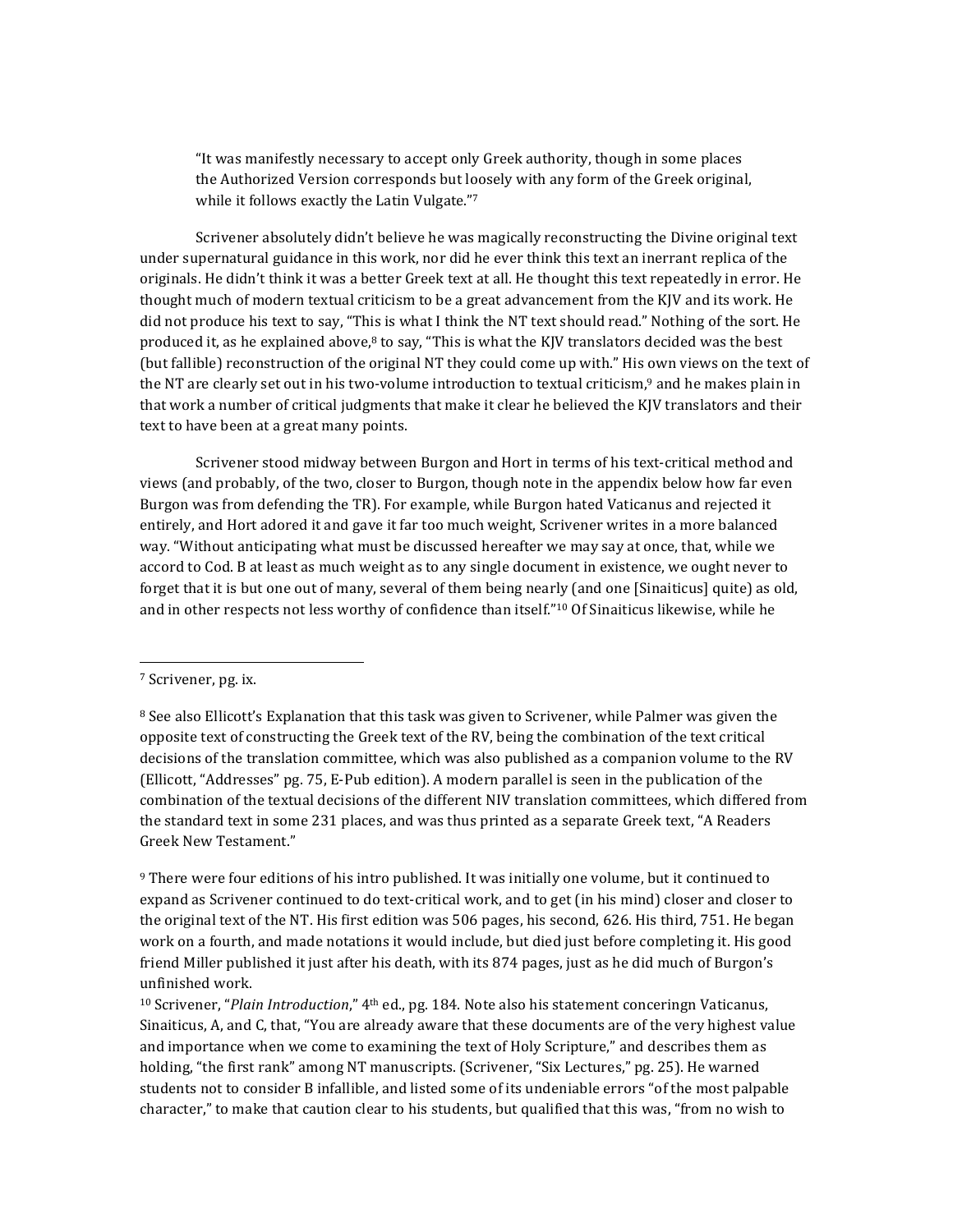definitely thought it had been given too much weight by Tischendorf (and this writer quite agrees), he considered it one of our most valuable text-critical resources. Amazingly, Quellette writes of Scrivener's view of Sinaiticus and the Greek text of the Revision Committee that he

> "...made the following observations about the manuscripts on which it relied: '[The Codex Sinaiticus] is covered with such alterations, brought in by *at least* ten different revisers, some of them systematically spread over every page... [emphasis his].' He noticed ten different handwriting styles in one manuscript. Why was there a need for ten different people to continue correcting this manuscript? Because those who first handled it felt it was not a good manuscript!"11

But this is to utterly rip Scrivener's quotation out of its context and turn its intent it on its head. Scrivener is pointing out that almost all manuscripts contain notations and alterations from later editors. The fact that 10 different hands appear in Sinaiticus was, to Scrivener's mind, one more proof of its ancient age and exceptional value, which is the point he is making in the context. Much like a well-used Bible passed down for generations accumulates many notes, annotations, comments, etc. (e.g., a Bible-loving Preacher uses it for a life and gives to his son, who uses for a lifetime and gives to son, etc.), a manuscript which is of ancient origin and constant use by the church accumulates notations from a variety of editors in many different hands. The more hands, the more ancient the document; the more spread out in time they are, the more the document was in use.<sup>12</sup> Thus, editors of what Scrivener considers, "the most venerable" manuscripts have extra work to do in sorting through these notations. Scrivener's full quotation is as follows,

*"Nearly all Biblical manuscripts abound in changes brought by more recent editors into the text, varying widely in age and value, all which an editor is bound to record and discriminate with utmost care. Speaking generally, the most venerable documents,* as having passed through many hands during a long course of ages, may be expected *to* cost the greatest labour in this particular: Codd. Bezae and Clarmontanus, for example (in the latter Tischendorf detects nine different emendators), are full of *corrections, which again will often be withdrawn by later scribes; so that much* patience and fixed attention are needed to discover the original reading, and trace the successive changes the text has undergone. It is no slight proof of the of the early date of Codex Sinaiticus, that it is covered with such alterations, brought in by at least ten different revisers, others occasioned or limited to separate portions of the manuscript, *many* of them being contemporaneous with the first writer, far the greater part *belonging* to the sixth or seventh century, a few being as recent as the twelfth."<sup>13</sup>

disparage the Codex Vaticanus from its rightful place at the head of all our textual authorites..." (*Six Lectures*, pg. 42-43).

 

<sup>11</sup> Ouellette, "*A More Sure Word*," pg. 95-96. Brackets and ellipses are Ouellette's.

 $12$  There is much more to dating a document than this – this consideration is only one small part of Scrivener's long argument that Sinaiticus is of ancient origin.

 $13$  Scrivener, "A Full Collation," pg. xvii-xix. See also his extended refutation in the same volume (all of Chapter IV,  $pg.$  lx-lxxii) of what he regarded as the ridiculous claim that Sinaiticus was a forgery (a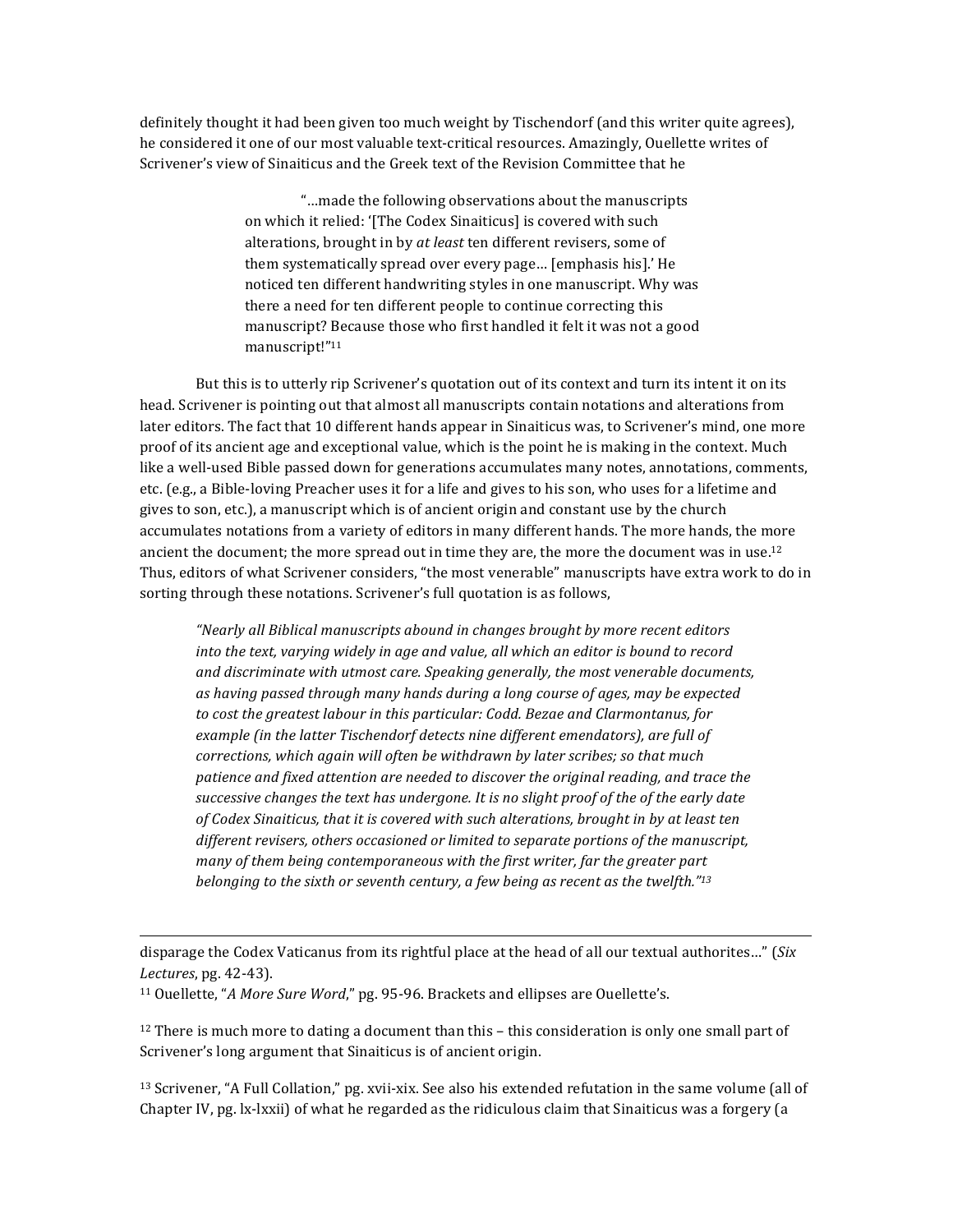Ouellette has taken a partial quote from Scrivener, in which Scrivener was exalting the manuscript on account of its age, and he has used it to claim that Scrivener held exactly the opposite view that he actually stated. This is nothing short of dishonest. Scrivener absoulty didn't support the TR, and didn't hate Sinaiticus and Vaticanus. Scrivener made it quite plain that he was confident that I John 5:7 of the KJV was not original, as were all textual scholars of his time,<sup>14</sup> that Acts 8:37 in the KJV was originally a marginal note that had crept into the text on accident,<sup>15</sup> that Acts 15:34 of the KJV was no doubt unoriginal.<sup>16</sup> Unlike Hort, he was convinced the last 12 verses of Mark were original, but unlike Burgon he was not as sure about the story of the woman caught in adultery in John 7:53-8:11.<sup>17</sup> In the section of his Introduction to textual criticism where he goes over examples of scribal errors (pg. 36-53) several dozen of the examples he uses make it plain that he often felt the KJV and TR in error. And he is not intending to spell out his disagreements with the TR there, simply giving representative examples of the types of scribal errors the student will find in the manuscript record. Further, his own opinion of the KJV, the TR text which he edited to reproduce its text, and notes about several of its errors are clearly set forth in his volume, "*The Authorized Edition of the English Bible*." But were those examples not enough, he devoted one entire volume to spelling out what he considers multiple errors in the KJV and its Greek text. He produced a volume titled, "A *Supplement to the Authorized Version New Testament*" in which he spent some 50 pages classifying a

nonsense claim oddly repeated as the basis of the "A Lamp in the Dark" videos), where he marshals these corrections as one of his arguments. He concludes, "Such are the grounds of our firm conviction that Codex Sinaiticus is a monument of the Biblical scholarship and pious skill of the fourth century of our era. On its happy discovery we congratulate the Christian world, and respectfully thank Professor Tischendorf for the care and diligence he has bestowed upon editing it." (pg. lxxii.) He certainly felt Tischendorf (and to a lesser degree, WH) relied too heavily on Sinaiticus, which he felt was very inferior to Vaticanus (e.g., *Six Lectures*, pg. 49). Almost all textual critics today agree with that assessment, and this reader perhaps more than most. But to twist his words of veneration for the manuscript into a statement of attack against it is simply a lack of academic integrity, and is dishonoring to his legacy of careful and balanced scholarship.

 

<sup>14</sup> Scrivener, Plain Introduction, 1<sup>st</sup> ed. pg. 293 and at length 457-463; note that his assessment of scholars includes Burgon as well, who clearly rejected the idea that I John 5:7 could be original.

<sup>15</sup> Plain Introduction,  $4<sup>th</sup>$  ed. pg.  $464-467$ ;  $1<sup>st</sup>$  ed. pg. 8.

 $16$  "No doubt this verse is an unauthorized addition, self-condemned indeed by its numerous variations (see p. 361). One can almost trace its growth, and in the shape presented by the Received text it must have been (as Mill conjectures) a marginal gloss, designed to explain how (notwithstanding the terms of ver. 33) Silas was at hand in ver. 40, conveniently for St. Paul to choose him as a companion in travel." (Plain Intro  $1<sup>st</sup>$  ed. pg. 444; 4<sup>th</sup> ed. pg. 470-471).

 $17$  After his lengthy examination of the strong evidence against it being original, where he explains that the only thing that would make it possible as original is if John originally published his gospel without it, then added it in a second edition, he finally writes with uncertainty, "we cannot help admitting that if this section be indeed the composition of St. John, it has been transmitted to us under circumstances widely different from those connected with any other genuine passage of Scripture whatever." (Plain Intro 4<sup>th</sup> ed. vol. II pg. 464)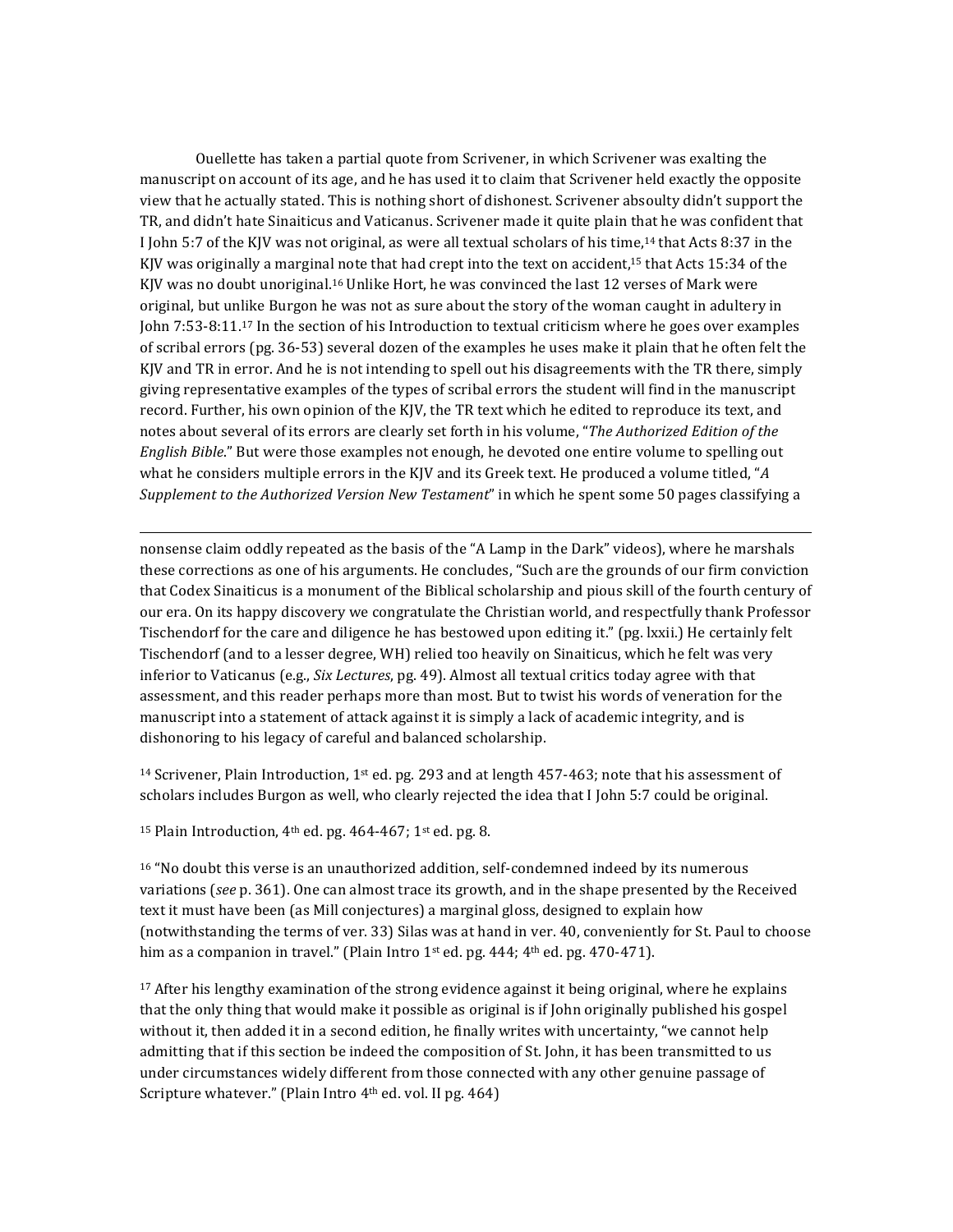list of multiple errors of the KJV/TR NT under three headings; Errors of Criticism (errors in the Greek text of the TR),<sup>18</sup> Errors of Interpretation (places the translators erred in their translation), and Errors of Expression, (places where obsolete or obscure English words or expressions now caused the KJV to be in error).<sup>19</sup>

Anyone who has actually read any of Scrivener's writings knows that the statements above by Ouellette and Pearson (as well as numerous similar statements by others using Scrivener to defend the KJV and TR) are terribly ill informed. In his own textual method, and the revisions he felt were necessary to the KJV/TR, he was far less conservative than Burgon, though he often was more conservative than Westcott/Hort. He was a good friend of both. He never spoke maliciously of Hort's motives. He never expressed any compunction at his work on the revision, though he did disagree with some of its ultimate textual choices at several points, as is clear from his introduction to textual criticism, and from Ellicott's recounting of the textual discussions. He certainly respected the KJV as generally reliable as a translation,<sup>20</sup> and believed it should be highly regarded (as did almost all critics of the time), but he was far from regarding it as without error, and far from defending his TR as identical to the originals – on the contrary he repeatedly urged others to consider and correct the errors of that text.

The 1894 edition of his text was later reprinted by TBS, but they chose to reprint only the actual Greek text. They completely omitted the hundreds of textual annotations that were the express purpose of the original volume. Further, they oddly chose to completely omit, and not reprint, the introductory preface we have quoted from above, wherein Scrivener describes the purpose and method of his work, and the composite nature of its creation. One might easily suspect that they were catering to an audience who wanted to suppress the true origin of the text, as though we could best honor God's word by secrecy about the errors of one particular edition of it. The little blue TR which is sold in some KJVO bookstores, and which is being promoted as the verbally perfect copy of the TR is in fact this reprint, which they would have us believe (as a matter of doctrine no less!) is verbally identical to the original autographs of the NT. But to identify this combination of the translator's textual decisions, created for the first time in 1611, and later fallibly reconstructed by Scrivener, as the perfectly "preserved Word of God" containing "the very words He inspired" is in fact to say that no one had ever had the verbally preserved Word of God anywhere in Greek until Scrivener published his work in 1881. If one demands that Scrivener's text is the verbally perfect Greek text, then he is directly admitting to believing that the KJV translators were infallibly guided by God in their textual choices, because Scrivener's text is simply his reconstruction of those choices. It is also to inescapably condemn every Greek Text and manuscript in existence today of any substantial length as being "corrupt" since not one of them agrees with the full TR produced by Scrivener (or with the KJV which birthed it, and which it represents). Such an assertion simply will not work logically, unless one asserts the inspiration of the KJV translators, (and perhaps also of Scrivener). It is suspected that if most KJVO students, teachers, and graduates, would do even a little honest

<sup>&</sup>lt;sup>18</sup> Note that these are places he is directly saying that the Greek text he edited in 1881 does NOT reflect the original.

 $19$  See Scrivener, "A Supplement," pg. 6-56.

<sup>&</sup>lt;sup>20</sup> E.g., see his high words of praise in "*Supplement*" pg. vii, though he concludes even that thought by noting, "Yet however excellent our common translation as a whole, like every other work of man, it is far from being faultless."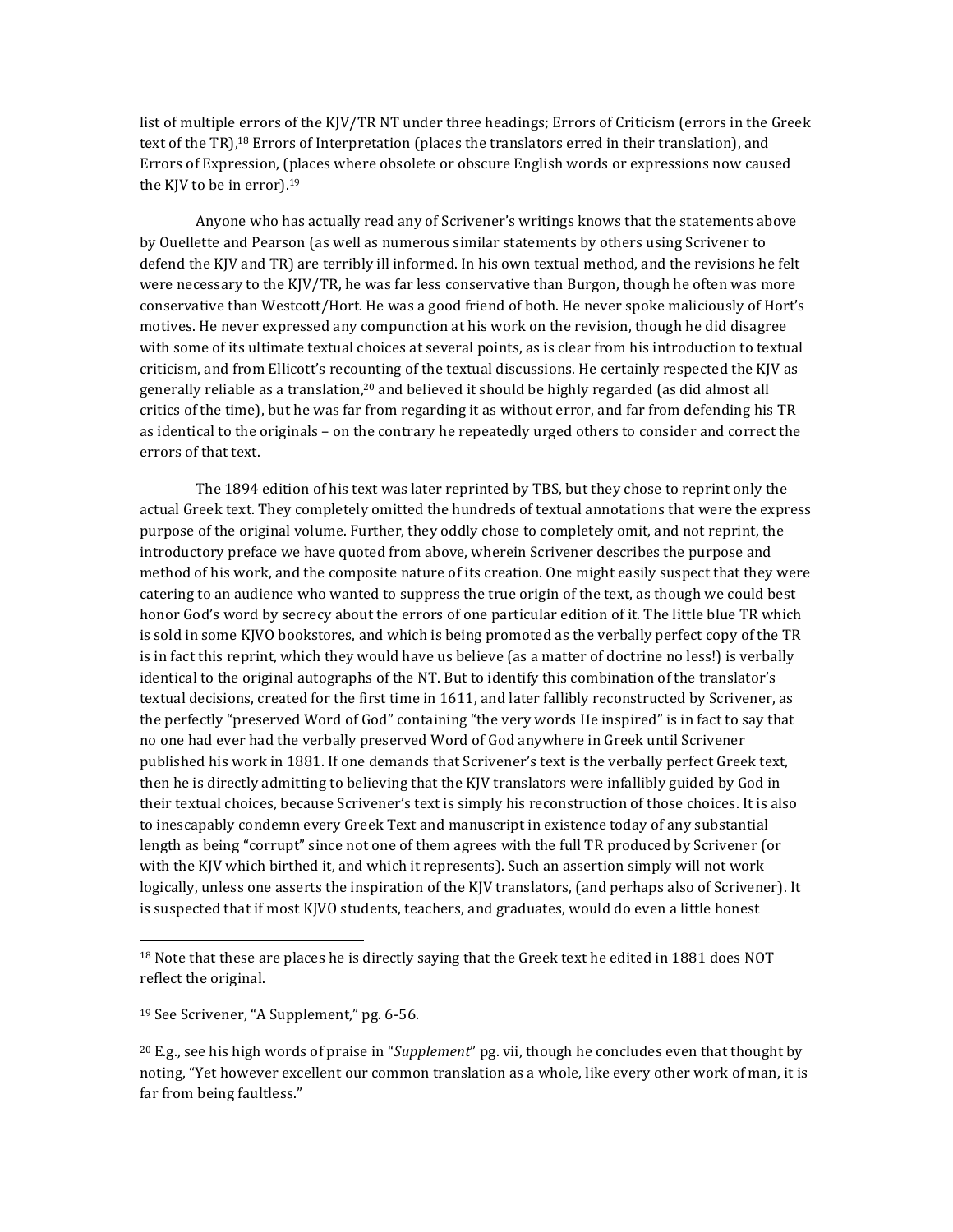historical work to understand the history of the KJV, and the Greek text that it birthed, they would likewise realize their own position to be seriously untenable.

The position that the KJV and the TR are the perfectly verbally preserved Word of God is possible at the logical level only if one believes that the translators were re-inspired by God to perfectly re-create a Greek text that had never existed anywhere before their time, and that Scrivener was later inspired when he reconstructed and printed their choices. Just think through the process involved, and ask, which of them was perfectly verbally preserved? Erasmus? He corrected and improved himself in several different editions. He was then corrected by Stephanus. Stephanus? He corrected and improved himself in several different editions. He was then corrected by Beza. Beza? He corrected and improved himself in almost a dozen different editions. The KJV translators differed even from him in around 200 places, though they followed him much more closely than any other. Which did the KJV translators use? Not any one of them. They picked and choose readings variously from each. So were they "God's instruments of preservation?" This is simply a misuse of the word "preserve." It is impossible to say "yes" in any way that would be unique to the KJV as opposed to other translations unless one believes the KJV translators were inspired by God in their textual decisions. 

Besides that; where is the perfect Greek text that they produced by their choices? If one claims it is verbally preserved and has been constantly accessible to the church (as a matter of doctrine no less!) then it should be easily accessible today. So where is it? They never printed it. They would never have thought the composite result of their own haphazard textual choices valuable enough to print as a separate Greek text to compare to the works of great textual scholars like Beza and Erasmus. What about Scrivener? He sought to work backwards with the sources in hand to figure out which source they had followed when, and to thus reconstruct their Greek text, which he then printed. So was he God's instrument used to preserve His words in Greek? Was his text the perfect Greek text that contains "the very words that God inspired?" This is what some doctrinal statements demand that we believe. But if so, what it actually means is that Scrivener was supernaturally moved by God to produce a Greek text that is different in places from each of the Greek texts the translators had, and different in manifold places from every single Greek manuscript that has ever been found, and thus to demand that the perfect Greek text which contains "the very words God inspired" didn't exist anywhere until 1881. One may call such a belief by many names, but it simply cannot be logically and honestly called "*preservation*;" it would in fact be divinely inspired restoration. Believe and teach what they will, integrity seems to demand that every student being required to agree to such a statement should be made aware of what they are actually assenting to. Despite all their attempts to deny it, they are asserting the divine inspiration of the KJV translators. In fact, students should probably be required to read the "preface" of Scrivener's TR, (or to look at the text-critical notes of Erasmus, Beza, and Stephanus), as well as the KJV's "The Translators to the Reader" so that they are made aware when they agree to the statement of faith that they are in fact agreeing to a statement that Scrivener, and every single individual involved in producing the TR, would never have agreed to, and would frankly have been horrified to hear. Not one of the men who produced the TR which is being (doctrinally!) asserted as verbally perfect would agree to such claims.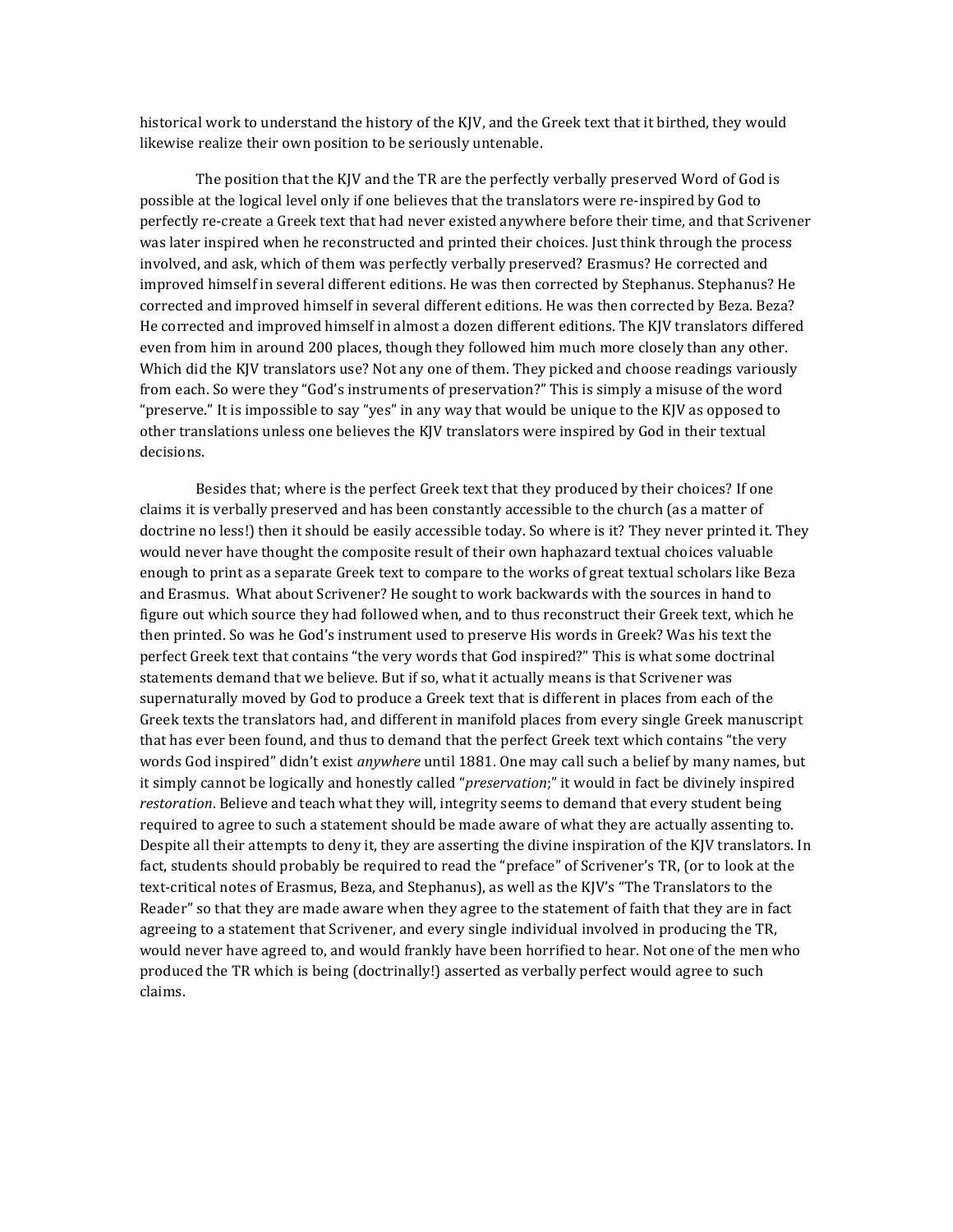## BURGON MISREPRESENTED

John W. Burgon is perhaps the scholar most often appealed to in support of the KJVO or TRO position. For example, Bro. Pearson mentions Burgon's Anglican theology but then states, "But these defects in Burgon's view do not affect the validity of his views about the New Testament text."<sup>21</sup> We couldn't agree more.<sup>22</sup> Burgon was an incredible scholar. Ouellette lists Burgon under "those who have held to the superiority of the Textus Receptus," and often implies this connection.<sup>23</sup> He later writes, under the heading, "Considering the Reliability of the Text" that,

"Here it become clear as to which text is more reliable. One man, Warfield, holds a Critical text in hand, determined to not let any more corruption in. Another man, Burgon, holds in his hand a text that is genuine Scripture without a trace of doubt. Peter thanked God for a 'more sure word...' which text best fits that description? The obvious answer to this question would be the Received Text."<sup>24</sup>

<u> 1989 - Johann Stein, fransk politik (d. 1989)</u>

 $^{22}$  And one might add, neither should Hort and Westcott's Anglican Theology affect the value of their work. They were both Anglican bishops. Neither should the Anglican theology of the KJV translators affect the value of their work, they also were all Anglicans, and all but a handful of them were Anglican priests. But the standard must be consistently applied to each. No one can object to WH on the basis of their Anglican bibliology (or Anglican Ecclesiology, etc.) and then pretend that the Anglican bibliology, ecclesiology, etc. of the KJV translators is irrelevant to its value.

<sup>23</sup> Ouellette, "A More Sure Word" pg. 108.

<sup>24</sup> Ouellette, "A More Sure Word" pg. 113. Amazingly, he quotes Burgon's statement "without a particle of doubt" as though Burgon was referring to the whole text of the TR. Burgon was rather referring in this context to a particular textual problem, not a full text. (Ouellette combines quotations from two different pages found in a single appendix in Burgon, *The Traditional Text*, pg. 233-266). This passage, the *Pericope Adulterae (John 7:53-8:11)*, was one of only a handful of passages that Burgon defended with this level of vigor, and even at that his phrase "without a particle" of doubt" which is so amenable to Ouellette's presuppositions about the text, is something of a hyperbole for Burgon. For example, in the same context Burgon notes that this passage is, "the most difficult problem of all." More pertinent to Ouellette's misrepresentation of Burgon, the form of the text which Burgon defends differs from the TR/KJV repeatedly! Even in the text as presented in the very appendix from which Quellette quotes, in the first two verses alone which Burgon defends (John 7:53-8:1), the following corrections to the TR/KJV are presented (to/unto, + but, to/unto, +again, + very, presented himself /came again into – see his text on pg. 235). For the full text of this passage which Burgon actually defended, with numerous differences from the KJV/TR, see his "A Plain *Commentary on The Four Holy Gospels*" Vol. II, pg. 722-726, (though note that this is a devotional commentary, not a textual one, so he raises few textual issues), where he writes (for example) of the TR/KJV phrase,  $\mu$ ή προσποιούμενος, "Take notice of the words in italics...that they form no part of the sacred record. They are not the words of inspiration; but the pious suggestion of some very ancient reader, who inscribed them in the margin of his copy of St. John's Gospel..." Or note his preference of the form, "be the first to cast his stone at her" verses the KJV, "let him first cast a stone at her," which he denounces as a mistake. Or his preference to translate the Traditional Text of verse 10 as "Hath no one remained to demand the enforcement of law against thee?" verses the KJV "Hath no man Condemned thee?" If one wants to say Burgon held in his hand a text, "without a trace of doubt" then they must explain that he was actually convinced, without a trace of doubt, that the

<sup>&</sup>lt;sup>21</sup> Person, "*Inspiration and Canonicity*," pg. 85.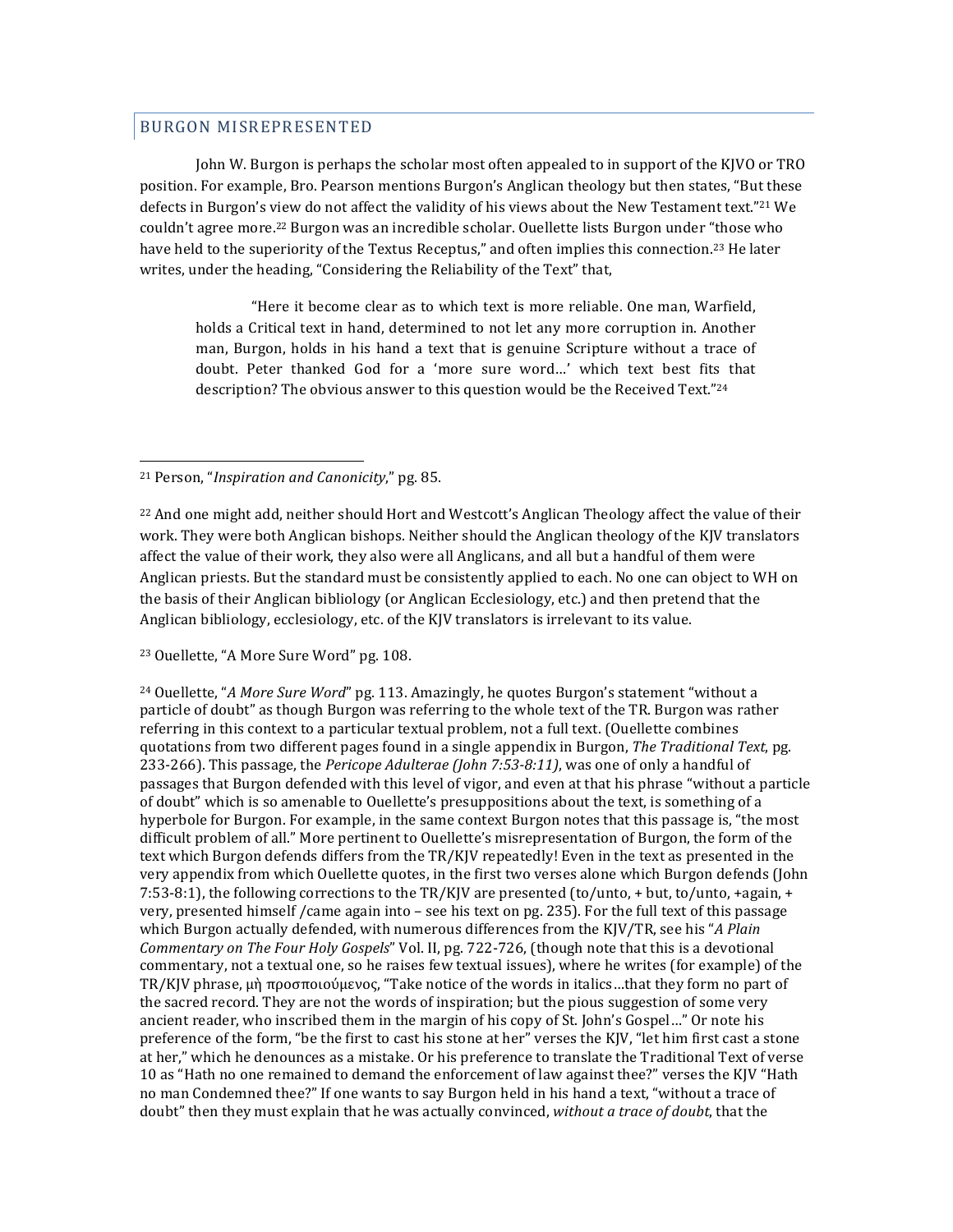Burgon is repeatedly appealed to as though he would defend the KJV or the  $TR^{25}$  These appeals stem from two basic factors – the authors know he didn't like the Hort and Westcott text, and they ignorantly assume that all textual options are "either WH or TR." Thus they conclude that Burgon must have defended the TR or the KJV. But they arrive at this conclusion out of a total ignorance of Burgon's own method and writings, which he sets out plainly. These appeals to Burgon represent rather a historical revisionism of the worst kind. Note some of Burgon's own statements to the contrary which refute them. Burgon writes,

"Once for all, we request it may be clearly understood that we do not, by any means, claim *perfection for the Received Text. We entertain no extravagant notions on this subject. Again and again* we shall have occasion to point out (e.g. at page 107) that the Textus Receptus needs correction. We do *but insist,* (1) That is as incomparably better text than that which either Lachmann, or Tischendorf, or *Tregelles has produced: infinitely preferable to the 'New Greek Text' of the Revisionists. And, (2) That to be* improved, the Textus Receptus will have to be revised on entirely different 'principles' from those *which are just now in fashion."26* 

And, 

*"For, in not a few particulars, the 'Textus Receptus' does call for Revision, certainly; although Revision* on entirely different principles from those which are found to have prevailed in the Jerusalem *Chamber."27*

While many TR advocates will deny the existence of copyist error of any kind (which immediately reveals an utter lack of acquaintance with the manuscript record itself in anyone who makes such a statement), Burgon himself didn't think anyone would sensibly hold such sentiments. After affirming his view of preservation in the majority of surviving witnesses to a textual variant, he writes, 

"*That a perpetual miracle was wrought for their preservation – that copyists were protected against the risk of error, or evil men prevented from adulterating shamefully copies of the Deposit – no one, it is presumed, is so weak as to suppose.*"28

 

 $K|V/TR$  was in error in multiple places here, and that the Traditional Text (i.e., today called the Majority Text) should be preferred over it.

<sup>25</sup> See Ouellette's multiple statements referring to Burgon as though Burgon would agree with the TR (pg. 96, 97, 98, 100, 106, 108, 110, 112, 113, 114, 140, etc.).

<sup>26</sup> Burgon, "*Revision Revised*, Pg. 21, fn 2. Note his presentation of several examples of errors in the TR in "The Traditional Text" vol. II, pg.  $60-61$ ,  $63$ ,

<sup>27</sup> Burgon, "*Revision Revised*," pg. 107. See also his statements in "*The Traditional Text*" Vol. II, pg. 10-11, where he notes his desire to see the errors of the TR corrected, and his constant conviction that the revisers of 1881 have done a rather poor job of revising the TR.

<sup>28</sup> Burgon, "*The Traditional Text*," vol. 1. Pg. 11. As to his second point, he is being somewhat facetious, as his good friend Scrivener strongly disagreed, as did Erasmus, most textual critics in Burgon's own day, prior to his day, and after his day. He and his editor Miller are among only a small handful of textual critics who have ever held the notion that "evil men" sought to alter Scripture.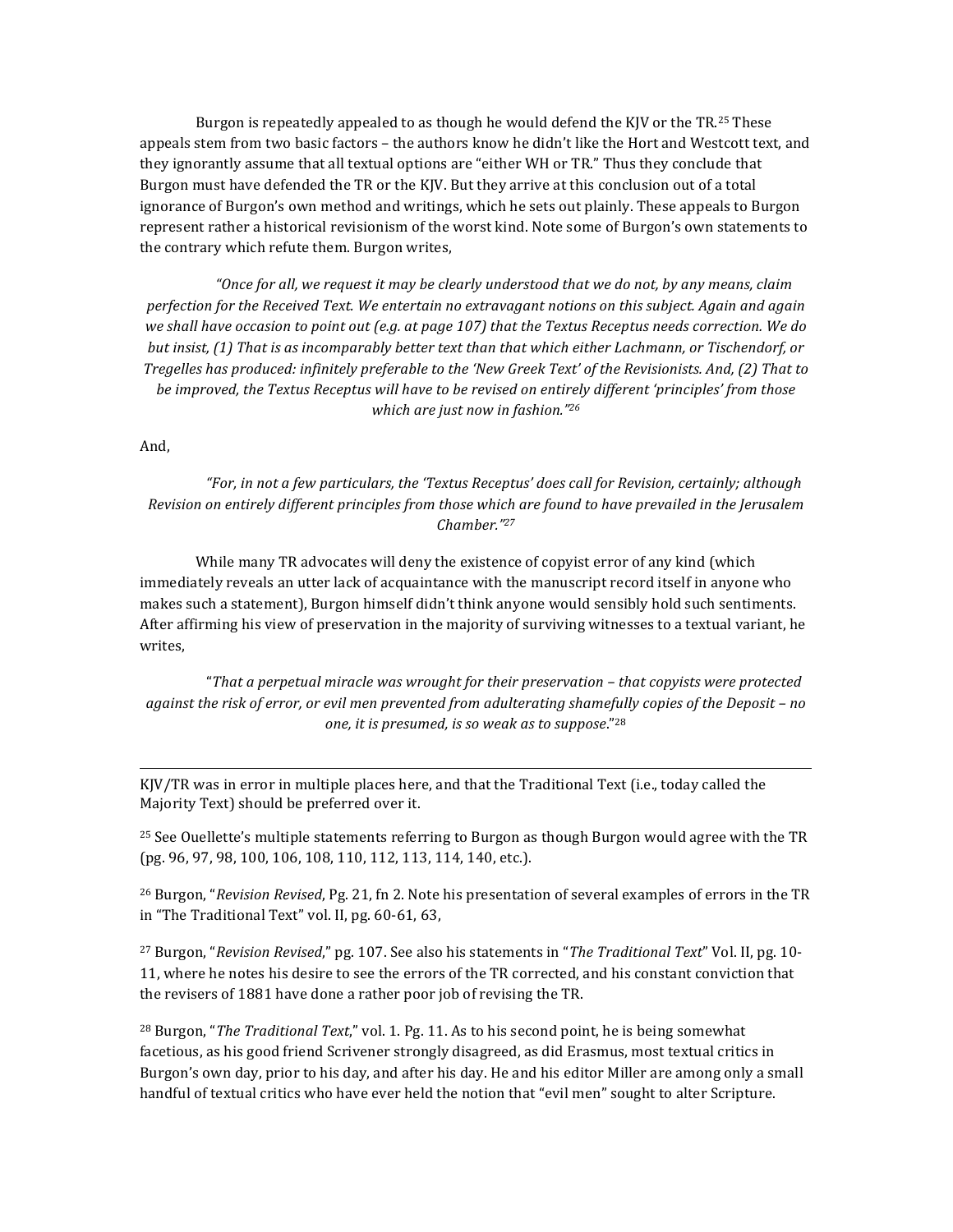## Burgon again wrote,

"I am not defending the 'Textus Receptus'; I am simply stating the fact of its existence. That it is without authority to bind, nay, that it calls for skillful revision in every part, is freely admitted. I do not *believe* it to be absolutely identical with the true Traditional Text. Its existence, nevertheless, is a fact *from which there is no escaping.*"<sup>29</sup>

He goes on to explain that the textual criticism method he is proposing is in fact designed to provide a proper means by which to correct the TR. "Therefore the business before us might be stated somewhat as follows: What considerations ought to determine our acceptance of any reading not found in the Received Text, or, to sate it more generally and fundamentally, our preference of one reading before another?"30

Burgon understood that every Greek manuscript was in at least some small particulars different from every other manuscript, which is why he believed, as do all textual critics, that textual criticism is essential in order to reconstruct the original text of the NT, and why this reconstruction is always tentative.<sup>31</sup> He explained his attitude towards every manuscript when he noted, "When I take into my hands an ancient copy of the Gospels, I expect that it will exhibit sundry inaccuracies and imperfections: and I am never disappointed in my expectation."<sup>32</sup> He also wrote elsewhere, "But I would especially remind my readers of Bentley's golden precept, that, 'The real text of the sacred writers does not now, since the originals have been so long lost, lie in any mss or edition, but is dispersed in them all.' This truth, which was evident to the powerful intellect of that great scholar, lies at the root of all sound textual criticism."33

He concludes this thought with the statement that no manuscript and no Greek text is perfect, noting, "I will venture to make only one more postulate, viz. this; That hitherto we have become acquainted with no single authority which is entitled to dictate absolutely on all occasions, or even on any one occasion, as to what shall be regarded as the true Text of Scripture. We have here no infallible witness, I say, whose solitary dictum is competent to settle controversies." $34$ 

Edward Miller, who sorted through Burgon's unpublished works to complete and publish Burgon's, "The Traditional Text," explained the position of his good friend Burgon. He wrote,

*"The way in which my investigation has been accomplished is as follows: - A standard of reference being absolutely necessary, I have kept before me a copy of Scrivener's Cambridge Greek* Testament, A.D. 1887, in which the disputed passages are printed in black type, although the text there

 

<sup>31</sup> See his explanation of reconstruction of the original as the object of textual criticism in "*The Traditional Text"* vol. 1, esp. pages 19, and 27.

 $34$  Burgon, "The Traditional Text" vol. 1 pg. 28.

<sup>&</sup>lt;sup>29</sup> Burgon, "The Traditional Text" vol. 1. Pg. 15.

<sup>&</sup>lt;sup>30</sup> Burgon, "*The Traditional Text*" vol. 1. Pg. 16.

<sup>32</sup> Burgon, "The Traditional Text" Vol. II, pg. 18.

<sup>&</sup>lt;sup>33</sup> Burgon, "*The Traditional Text*" vol. 1 pg. 26.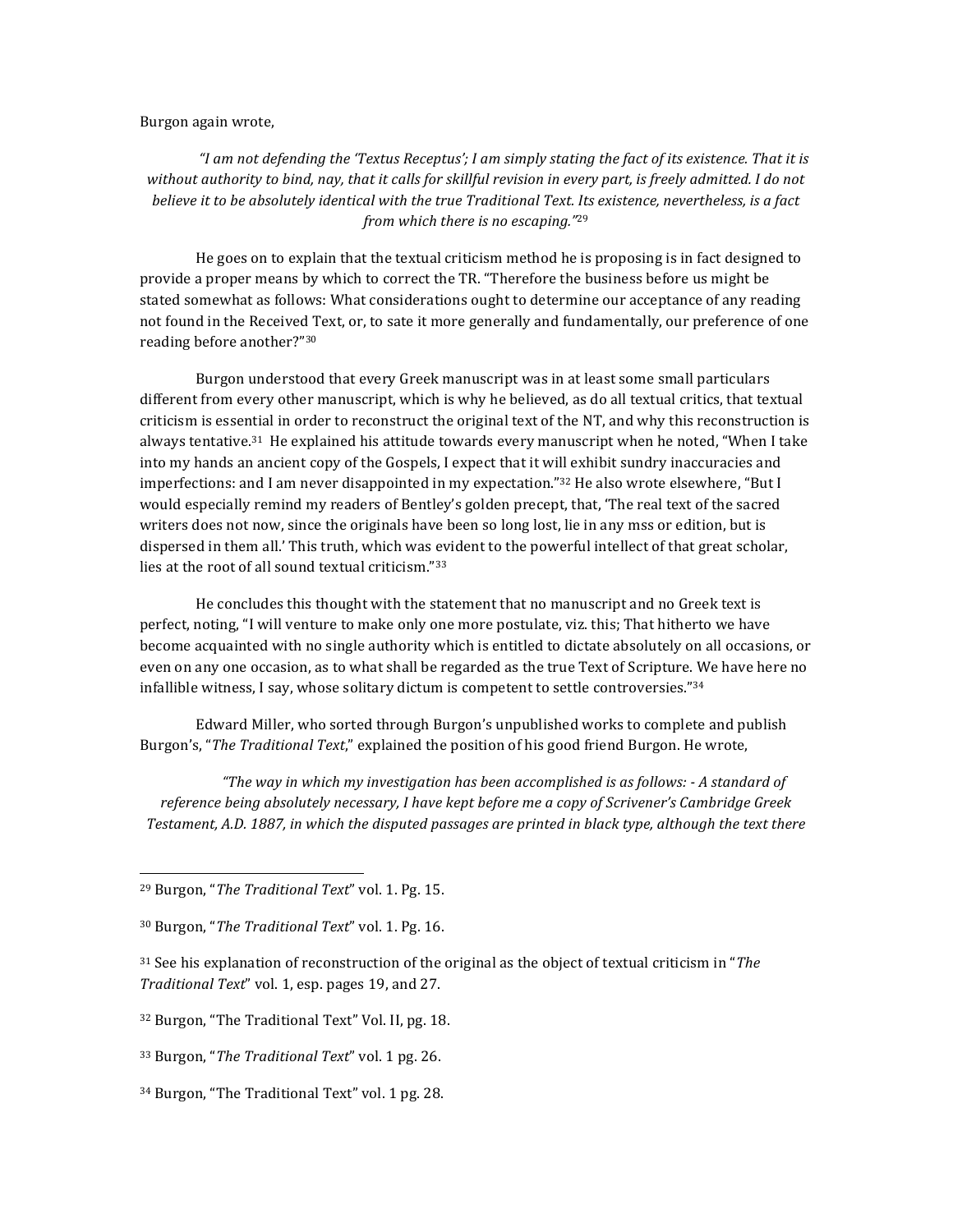## *presented is the Textus Receptus from which the Traditional Text as revised by Dean Burgon and hereafter to be published differs in many passages.*"<sup>35</sup>

Burgon was in the process of editing his own Greek text of the NT, which would correct what he saw as the many errors of the TR, but without what he perceived to be the errors of the WH methodology. Miller also explained,

*"First, be it understood, that we do not advocate perfection in the Textus Receptus. We allow that here and there it requires revision. In the Text left behind by Dean Burgon* [his unfinished revision of the Greek NT], *about* 150 corrections have been suggested by him in St. Matthew's Gospel alone [and he had only finished the first 14 chapters]. What we maintain is the TRADITIONAL TEXT."36

Burgon made it quite clear what he would think of anyone who misunderstood him to have thought the TR perfect, and what he would have thought of anyone who actually held such a position, (though it is evident that he believes no sane person in his time did hold such a position). He wrote,

"But pray, who in his senses, - what sane man in Great Britain, - ever dreamed of regarding the *"received," – aye, or any other known text, – as a standard from which there shall be no appeal? Have I ever done so? Have I ever implied as much? If I have, show me where. You refer your readers to the following passage,* [which he then quotes at length]. *I mistake the 'Textus Receptus' therefore, (you imply)* for the divine original, the Sacred Autographs, - and erect it into a standard 'from which there *shall* be no appeal.'  $\cdot$  'A tradition which it is little else but sacrilege to impugn' – that is how you state *my* case and condition: hopelessly confusing the standard of comparison with the standard of excellence. *By* this time, however, enough has been said to convince any fair person that you are without warrant in *your present contention* [their contention, which he is correcting, being that Burgeon felt the TR to be a perfect standard of excellence that should not be corrected, identical to the Divine original]. Let any *candid scholar cast an impartial eye over the preceding three hundred and fifty pages, - open the volume* where he will, and read steadily on to the end of any textual discussion, - and then say whether, *on* the contrary, my criticism does not invariably rest on the principle that the Truth of Scripture is to be sought in that form of the Sacred Text which has the fullest, the widest, and the most varied attestation. *Do I not invariably make the consentient voice of Antiquity my standard?* If I do not, - if, on the contrary, *I* have ever once appealed to the 'Received Text' and made it my standard, - why do you not prove the *truth* of your allegation by adducing in evidence that one particular instance? " 37

More quotes could be produced from his works, including specific instances where he proclaims the TR and the KJV in error. Literally every textual discussion in Burgon's writings shows that he didn't believe (and certainly didn't presume) the TR to be perfect, and how he often felt the TR needed to be continually revised in light of text-critical principles. He was in fact, as he explained above, working on his own NT Greek text, as an alternate which would stand midway between the TR and the WH, which was sadly never finished and published. When he was accused of teaching that the TR was a perfect text that shouldn't be corrected, he replied that anyone who could think that of him simply hasn't read what he actually wrote. Many a modern author would fall under his accusing words. He was determined that the "Voice of antiquity" be his standard principle of textual criticism.

<sup>35</sup> Miller, Edward, in "The Traditional Text" vol. 1. Pg. 95-96.

<sup>36</sup> Miller, Edward, in "The Traditional Text" vol. 1, pg. 5.

<sup>&</sup>lt;sup>37</sup> Burgon, Revision Revised, pg. 383-389.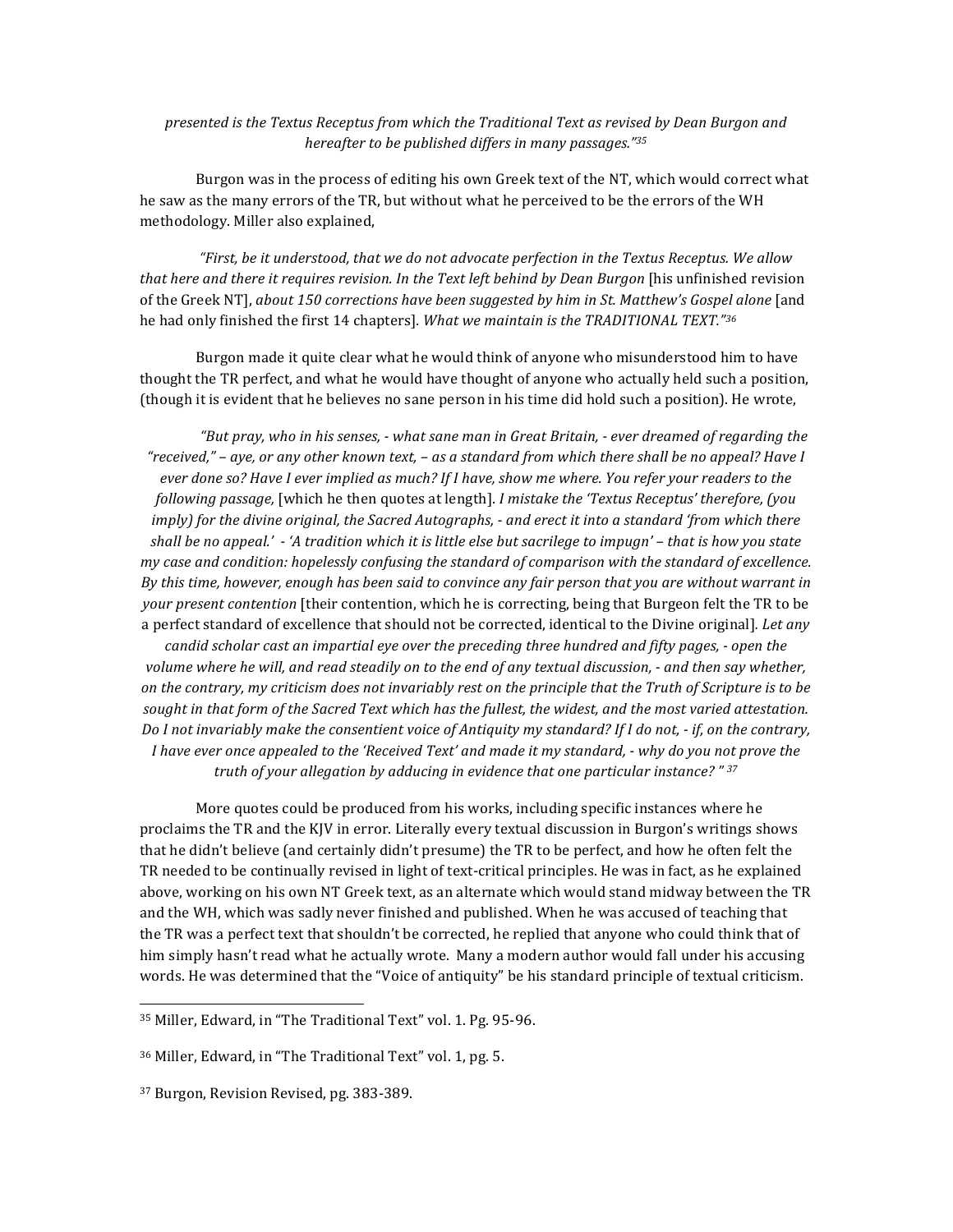It is certainly true that he disagreed sharply with the WH theory and text, but note that in his day there were around 2000 miniscule manuscripts discovered, but only 2 (very late) papyri, and only 5 majuscules. He rightly thought it very wrongheaded to correct the majority of miniscules with only a handful of early witnesses (in that day, with only the evidence they had available, I would have largely agreed). But today, that handful of early witness has been multiplied by a factor of *several hundred*, while the Byzantine representatives have multiplied by a factor of around 2 or 3.

Further, it needs to be noted that Burgon's basic problem with the WH theory (which is not at all essential to the text of the NA28, or UBS5 by the way) was that the basic "Alexandrian" text of WH was the result of eventual corruption first introduced by Origin. Since this theory was ignoring the majority of manuscripts on the basis of only a handful or witnesses, which he thought corrupted by Origin, his rebuttal held some weight in its day, given the evidence he had. Origin wrote most of his work in the first half of the  $3^{rd}$  century. At the time Burgon wrote, there was no Greek manuscript that preceded that time, and so he relied heavily on the patristic<sup>38</sup> and Versional data to make his case, which at that time seemed brilliant to some, while most thought it wrongheaded. Yet today, a search of the INTF VMR by date shows that there are 61 papyri manuscripts that predate the middle of the 3<sup>rd</sup> century, which could *not* have been the result of corruption from Origin.<sup>39</sup> Not one of them agrees with the TR against the NA 28 in all of their readings, and most of them contain "Alexandrian" readings (though perhaps not an "Alexandrian text), which shows Burgon's basic theory to be in error. Burgon's entire theory would have to be re-thought were he here today. I suspect he would still oppose many of the modern principles of reasoned eclecticism, but probably much less sharply. Either way, the principles he follows,<sup>40</sup> as set forth in his, "*The Traditional Text*" are almost identical

 $38$  It should be noted that he produced a massive 16-volume index to the patristic authors, which is almost universally considered worthless today. He was a brilliant patristic scholar, but he employed only uncritical editions of the fathers in his works. It is now widely recognized that the text found in a manuscript of a father typically corresponds to whatever form of the text was current in the day the scribe produced the copy of the father, not the form of the text the father actually employed. In numerous occasions, these later copies of a father include the fathers comments upon the text, which don't match the form of the text included for them to be commenting on! Today, we have several hundred times more patristic data than Burgon had, and the laborious task of sifting through it to do textual criticism of a father's works, looking through all the manuscripts of a particular writing, evaluating the date and character of the manuscripts, etc. is producing much more reliable editions of the fathers. This continuing work has affected the UBS 4-5 apparatuses in great ways for example, and that apparatus, and the modern index, is now far more reliable than Burgon's work.

 

<sup>39</sup> Images or transcripts of almost all of these papyri are available from the INTF. The printed text of each of them is available in the volume by Comfort. I would be happy to go through them one at a time with anyone who is interested and show them that there is not a single one of these papyri which agrees in all of its readings with the TR against the NA 28, and that in fact where these papyri evidence variants where the TR and NA 28 text disagree, in almost every single instance these papyri agree with the NA 28 against the TR. Burgon's historical contention simply is not sustainable today. And in either case, his contention was ultimately that the TR was manifestly in error at many points.

 $40$  Wilber Pickering, an MT advocate, has sought to apply Burgon's text critical principles, (see chapter 7 of "The Identity of the NT text," and chapter 8, fn. 2), known as the "7 Tests of Truth" to the text of the NT. He has suggested that doing such, instead of requiring the 1800 changes to the TR that Hodges-Farstad proposed, would result instead in about 1500 changes to the TR. No one can say with integrity that they hold Burgon's view of the text of the NT if they believe the TR or the KJV perfect.